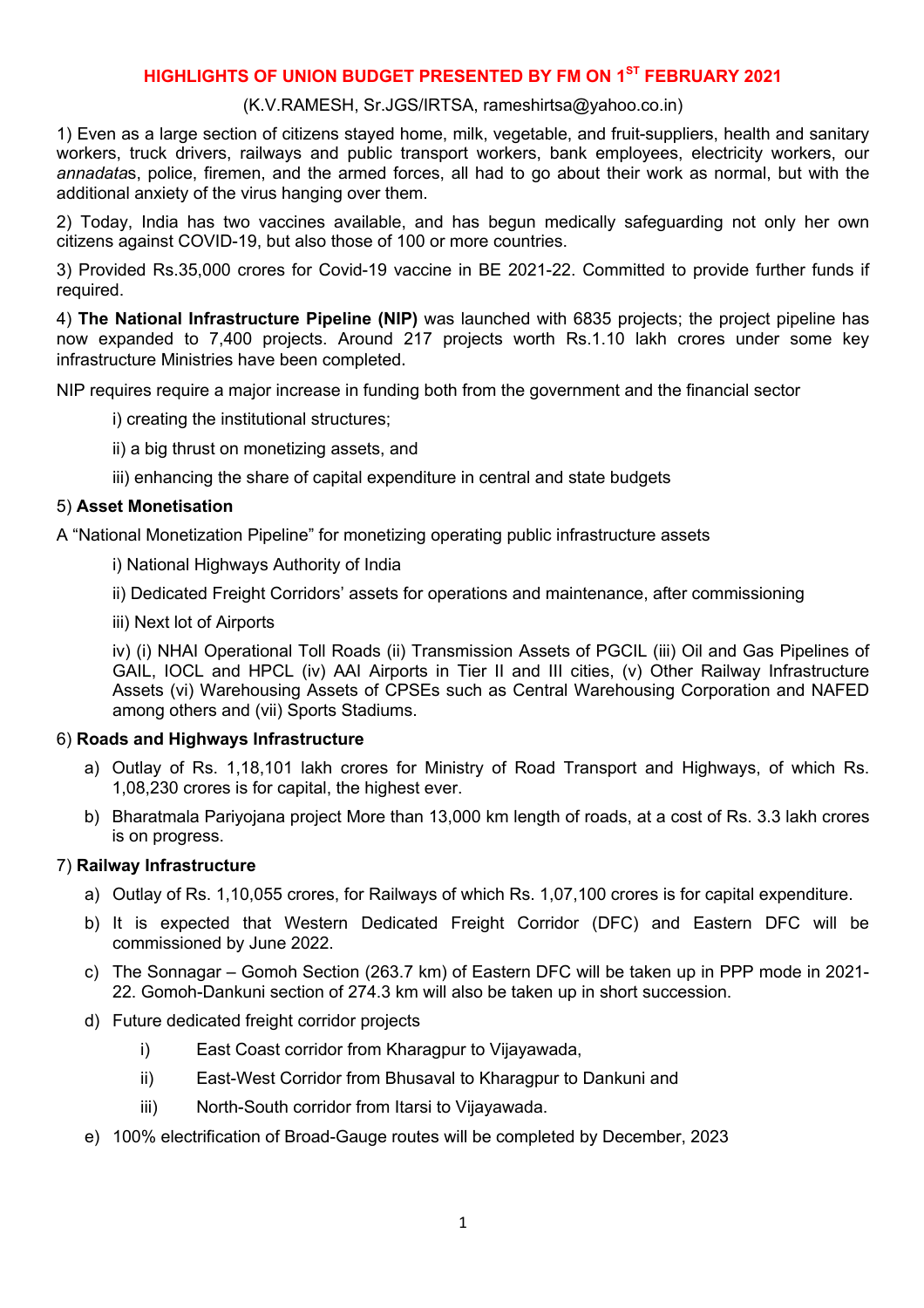f) High density network and highly utilized network routes of Indian railways will be provided with an indigenously developed automatic train protection system that eliminates train collision due to human error.

## 8) **Urban Infrastructure**

- a) A new scheme will be launched at a cost of Rs. 18,000 crores to support augmentation of public bus transport services.
- b) The scheme will facilitate deployment of innovative PPP models to enable private sector players to finance, acquire, operate and maintain over 20,000 buses.

### **Metros**

- a) A total of 702 km of conventional metro is operational and another 1,016 km of metro and RRTS is under construction in 27 cities.
- b) Two new technologies i.e., 'MetroLite' and 'MetroNeo' will be deployed to provide metro rail systems at much lesser cost with same experience.
- c) Central counterpart funding will be provided to
	- i) Kochi Metro Railway Phase-II
	- ii) Chennai Metro Railway Phase-II
	- iii) Bengaluru Metro Railway Project Phase 2A and 2B
	- iv) Nagpur Metro Rail Project Phase-II and
	- v) Nashik Metro

### 9) **Increasing FDI in Insurance Sector**

Proposed to increase the permissible FDI limit from 49% to 74% in Insurance Companies and allow foreign ownership and control with safeguards.

#### 10) **Disinvestment and Strategic Sale**

- a) Estimated receipts from disinvestment is Rs. 1,75,000 crores
- b) Disinvestment of BPCL, Air India, Shipping Corporation of India, Container Corporation of India, IDBI Bank, BEML, Pawan Hans, Neelachal Ispat Nigam limited among others would be completed in 2021-22.
- c) Other than IDBI Bank, proposed to take up the privatization of two Public Sector Banks and one General Insurance company in the year 2021-22.
- d) The policy provides a clear roadmap for disinvestment in all nonstrategic and strategic sectors. Proposed to keep four areas that are strategic where bare minimum CPSEs will be maintained and rest privatized, in the remaining sectors all CPSEs will be privatized.
- e) Incentive package of Central Funds for States to take to disinvestment of their Public Sector Companies.

## 11) **Direct Tax Proposals**

- a) In 2020, the return filers saw a dramatic increase to 6.48 crore from 3.31 crore in 2014.
- b) Senior citizens above 75 years, who only have pension and interest income exemption from filing their income tax returns. The paying bank will deduct the necessary tax on their income.
- c) **Rationalisation of Tax free Income on Provident** Funds: It is proposed to restrict tax exemption for the interest income earned on the employees' contribution to various provident funds to the annual contribution of Rs. 2.5 lakh.
- d) **Exemption for Leave Travel Concession (LTC) cash scheme:** It is proposed to provide tax exemption to the amount given to an employee in lieu of LTC subject to incurring of specified expenditure.
- e) **Agriculture Infrastructure and Development Cess (AIDC**) on a small number of items. However, while applying this cess, we have taken care not to put additional burden on consumers on most items.